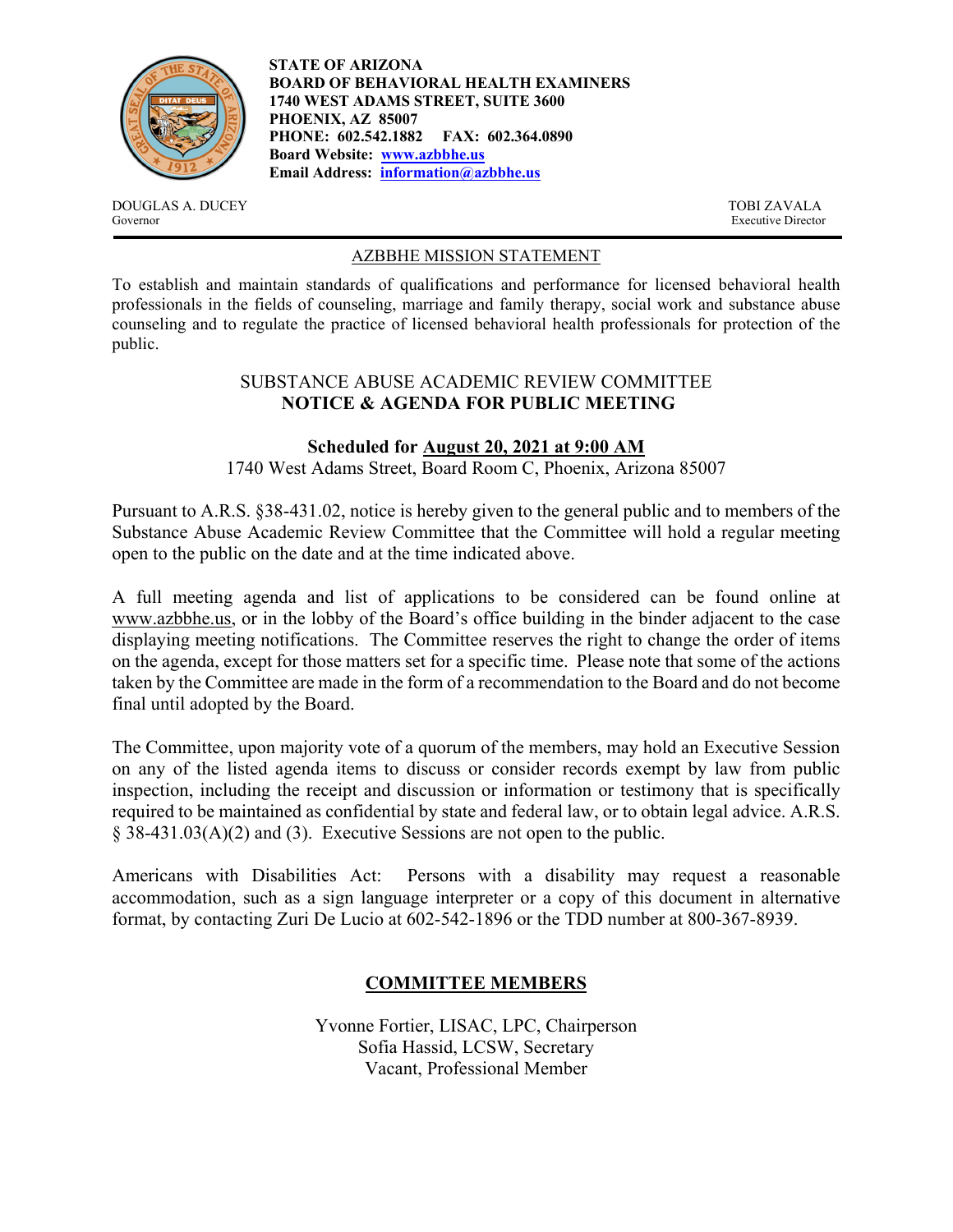The agenda for the meeting is as follows:

## **1. Call to order**

## **2. Roll call** (staff)

### **3. Minutes: Review, consideration and action.**

*A. June 25, 2021, general meeting minutes* 

#### **4. Report from the Chair**

The Committee may go into executive session to discuss confidential records pursuant to A.R.S. §38-  $431.03(A)(2)$  or to obtain legal advice pursuant to A.R.S. §38-431.03(A)(3).

 *None* 

### **5. Report from the Executive Director and/or staff**

The Committee may go into executive session to discuss confidential records pursuant to A.R.S. §38-  $431.03(A)(2)$  or to obtain legal advice pursuant to A.R.S. §38-431.03(A)(3).

*A. General agency operations* 

#### **6. Assistant Attorney General's Report**

The Board may go into executive session to discuss confidential records pursuant to A.R.S. § 38-  $431.03(A)(2)$  or to obtain legal advice pursuant to A.R.S. §38-431.03(A)(3).

 *None* 

### **7. Supervisor exemption request: review, consideration and action**

 *None* 

#### **8. Consent agenda: review, consideration and action regarding 60-day extension request for deficiencies and 90-day extension for examination**

- *A. Jennifer Ramos, LCSW Applicant (60-day deficiency extension)*
- *B. Luisa Williams, LISAC Applicant (60-day deficiency extension)*
- *C. Deborah Bachand, LPC Applicant (60-day deficiency extension)*
- *D. Rebekah Hilton, LPC Applicant (60-day deficiency extension)*
- *E. Kelli Randon, LPC Applicant (60-day deficiency extension)*

### **9. Exam accommodation request: review, consideration and action.**

*None* 

#### **10. Applications for licensure: review, consideration and action.**

The Committee may go into executive session to discuss records exempt from public inspection pursuant to A.R.S. §38-431.03(A)(2) or to obtain legal advice pursuant to A.R.S. §38-431.03(A)(3).

- A. Review, consideration, and possible action regarding applications for licensure  *Names are posted for review in the building lobby of the 1st floor of 1740 West Adams Street, Phoenix, AZ at least twenty-four (24) hours in advance of the meeting.*
- B. Appeals *None*